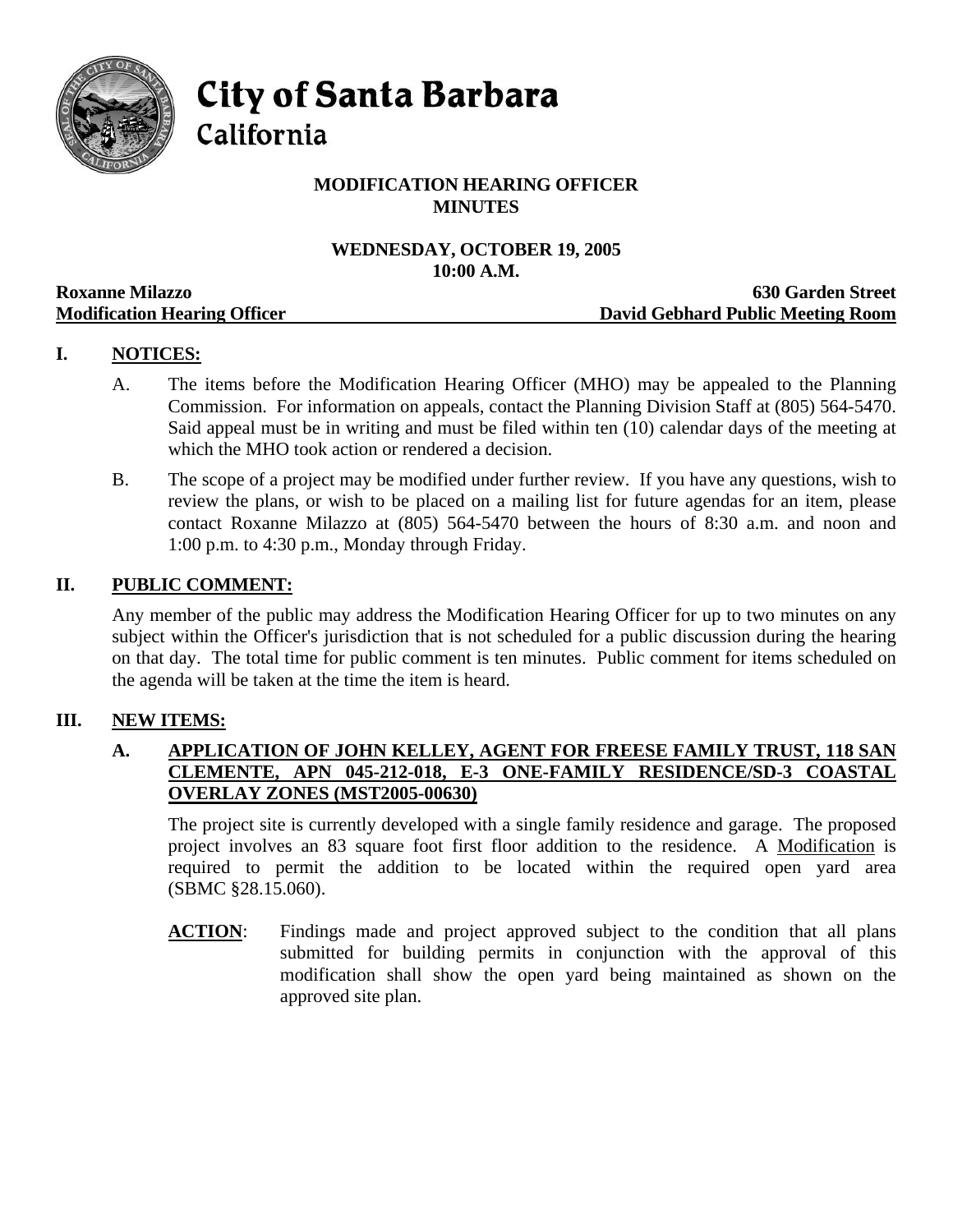#### **B. APPLICATION OF STEVE BYRD, 402 CALLE GRANADA, APN 053-184-015, E-3 ONE-FAMILY RESIDENCE SD-2 SPECIAL DISTRICT OVERLAY ZONES (MST2005-00635)**

The project site is located on the corner of Calle Granda and Calle Pinon. Current development on site consists of a single family residence and garage. The proposed project involves the relocation of the front door and a new entry porch. A Modification is required to permit alterations within the required twenty-foot (20') front yard setback facing Calle Granada (SBMC §28.15.060).

- **ACTION:** Findings made and project approved subject to the condition that all plans submitted for building permits in conjunction with the approval of this modification shall show/include:
	- 1. The new porch and trellis observing a fifteen-foot (15') front yard setback off of Calle Granada.
	- 2. An updated site plan showing the garage as existing.
	- 3. Removal of previous Modification letter.

## **C. APPLICATION OF POIRIER & DAVID, AGENT FOR LYNN STOREY, 212 VERNAL AVENUE, APN 053-293-020, E-3 ONE-FAMILY RESIDENCE ZONE, (MST2004-00332)**

The project site is currently developed with a single family residence and garage with accessory building. The proposed project involves a remodel, 600 square feet of first floor addition to the residence and 190 square feet of first floor addition to the accessory building. A Modification is required to permit alterations and additions within the required six-foot (6') interior yard setback (SBMC §28.15.060).

- **ACTION**: Findings made and project approved subject to the condition that all plans submitted for building permits in conjunction with the approval of this modification shall show/include:
	- 1. Approximately six-square feet of new floor area maintaining the existing five-foot (5') interior yard setback.
	- 2. A minimum building separation of five-feet (5'), between the residence and garage, as required by SBMC §28.04.020 .
	- 3. The new bathroom window installed frosted glass.
	- 4. Removal of the kitchen sink and counter from the accessory room.
	- 5. Complete accessory structure floor plan required.
	- 6. Take expired Modification approval letter off of plans and show only the work being proposed on this permit.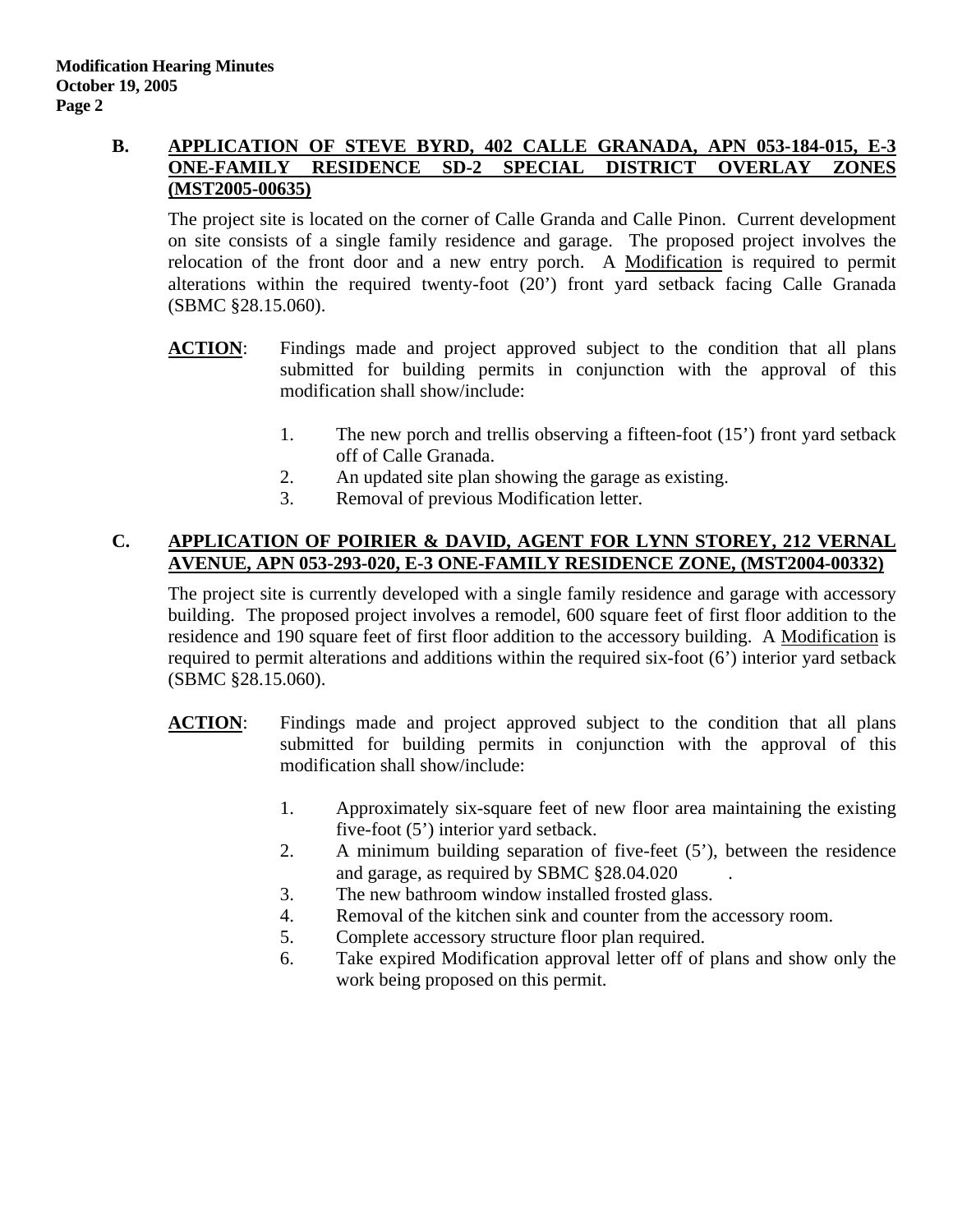#### **D. APPLICATION OF PACIFIC ARCHITECTS, AGENT FOR RICHARD & MARCIA LONG, 1147 HARBOR HILLS, APN 035-314-003, E-1 ONE-FAMILY RESIDENCE ZONE (MST2005-00629)**

The project site is currently developed with a single family residence and garage. The proposed project involves relocation of the garage door from the side to the front, facing the street. Site improvements include a privacy wall, and fountain. A Modification is required to permit alterations and additions within the required thirty-foot (30') front yard setback (SBMC §28.15.060).

This project was subject to review by the Architectural Board of Review (ABR) pursuant to SBMC §22.68.

- **ACTION**: Findings made and project approved subject to the condition that all plans submitted for building permits in conjunction with the approval of this modification shall show/include:
	- 1. The garage maintaining its existing twenty-four foot (24') front yard setback.
	- 2. All walls observing maximum heights as identified in SBMC § 28.87.170. Be advised that the height limits include all pillar and lighting fixtures within ten-feet  $(10')$  of the front lot line and within ten-feet  $(10')$  of the driveway for twenty-feet back.
	- 3. Trash can storage relocated out of the required interior yard.
	- 4. The residence containing only one (1) water heater.

#### **E. APPLICATION OF JEFF SHELTON, AGENT FOR ARTHUR CARLSON, 34 E. LOS OLIVOS STREET, APN 025-242-005, E-1 ONE-FAMILY RESIDENCE ZONE (MST2005-00618)**

The project site is located on the corner of Los Olivos and Anacapa Streets. Current development consists of a single family residence and garage. The proposed project involves a major remodel, change of architectural style, 1,276 square feet of first and second floor area, demolition and replacement of a two-car garage, and a new deck with landscaping. A Modification is required to permit changes within the required thirty-foot (30') front yard setbacks off of both Los Olivos and Anacapa Streets (SBMC §28.15.060).

This project was subject to review by the Architectural Board of Review (ABR) pursuant to SBMC§22.68.

Bruce Ohannessian expressed his concerns with the project.